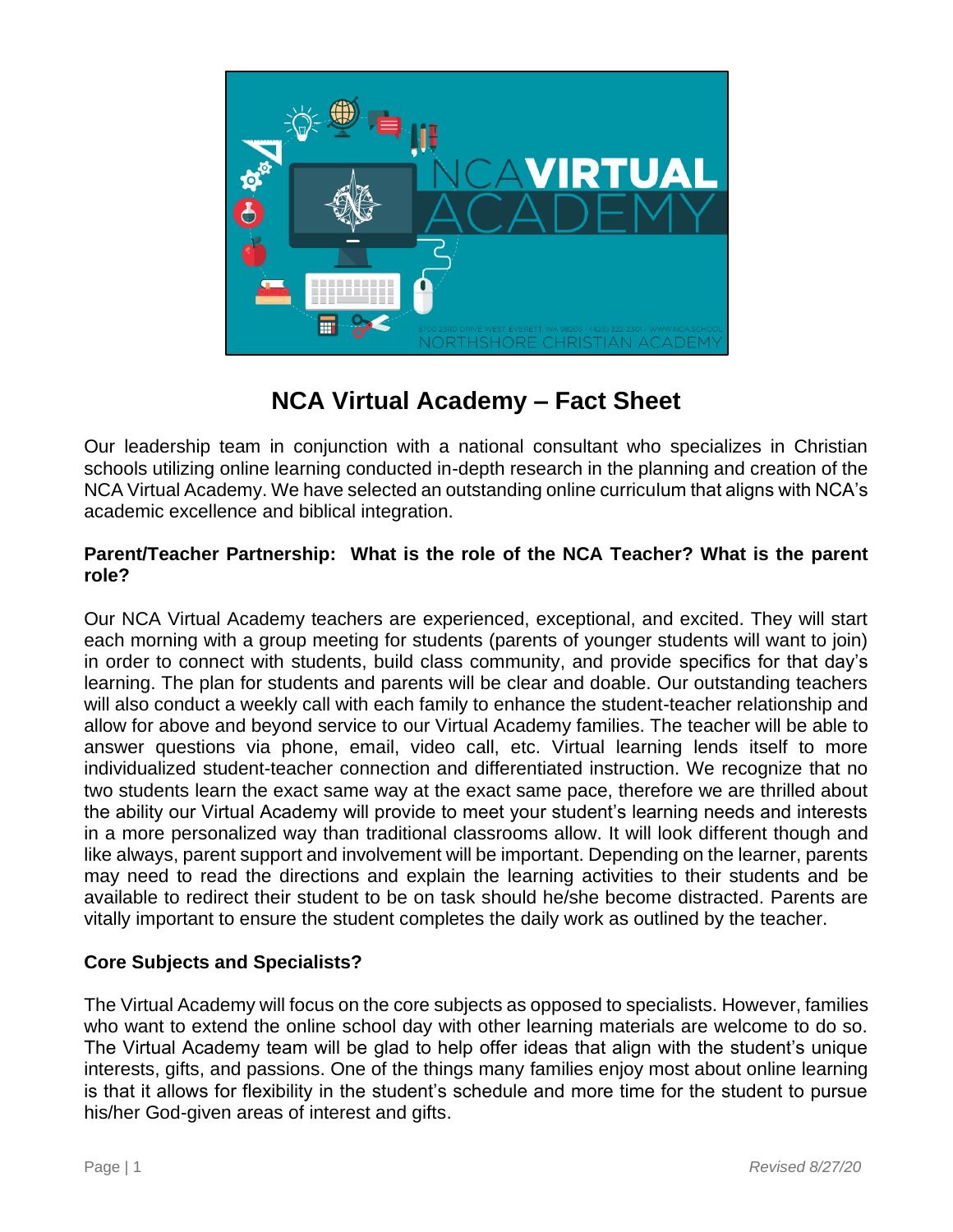Core subjects for grade levels are:

- Kindergarten Phonics & Reading, Mathematics, and Language Arts
- 1st-2nd Grades Phonics & Reading, Mathematics, Spelling & Vocabulary, Penmanship, Bible, History & Geography, and Science
- 3rd-6th Grades Language Arts, History & Geography, Bible, Mathematics, Science
- 7th-8th Grades Language Arts, History & Geography, Bible, Mathematics, Science, & one elective optional per semester

# **What does the student schedule look like?**

The schedule will involve a morning meeting with the teacher and students as a class. The plan for the day will be covered as well as teacher instructions, a devotional, various engaging activities such as songs, Q&A, class discussion, etc. Students will look forward to this time each day. Students will have suggested schedules provided for what subject to work on when throughout the day, yet the flexibility to adapt as it best fits their family's schedule.

Curriculum includes:

- Three core subjects offered in Kindergarten with curriculum workbooks
- Seven subjects in 1st and 2nd grade with curriculum workbooks
- Five core subjects in 3rd-6th grade with online curriculum
- Six subjects in 7th-8th grade which includes five core subjects and students may optionally select one online elective course per semester

Teachers will also have supplemental resource suggestions for families to consider that are tailored to individual student interests regarding additional learning content for those who work quickly and who want extra content in core subjects or supplemental interests. Teachers are available during the school day to answer questions, conduct calls, and video calls, and provide the Northshore Christian Academy exceptional service and family care that you have come to know.

# **Will my student build social relationships within the Virtual Academy community?**

Class and community building will be a priority with our virtual students. Teachers will employ age-appropriate activities and avenues for this to occur. We already have virtual academy parents who have volunteered to help create and host various student engagement avenues in the virtual setting. The creativity and intentionality to make for a fantastic year of learning are in the works and I am confident you'll be pleased with your student's virtual learning experience.

# **How did NCA design the Virtual Academy?**

Our leadership team in conjunction with a national consultant who specializes in Christian schools utilizing online learning conducted in-depth research in the planning and creation of the NCA Virtual Academy. We have selected an outstanding online curriculum that aligns with NCA's academic excellence and biblical integration. Teachers of students in grades K-2 will utilize video meetings with their students while students complete work in hard copy workbooks. Teachers of students in grades 3-8 will also utilize video meetings but students of these older ages will access the learning materials on the online curriculum provider's platform. The online content can be printed, however, that is not a day-to-day necessity. The platform is extremely easy to navigate,